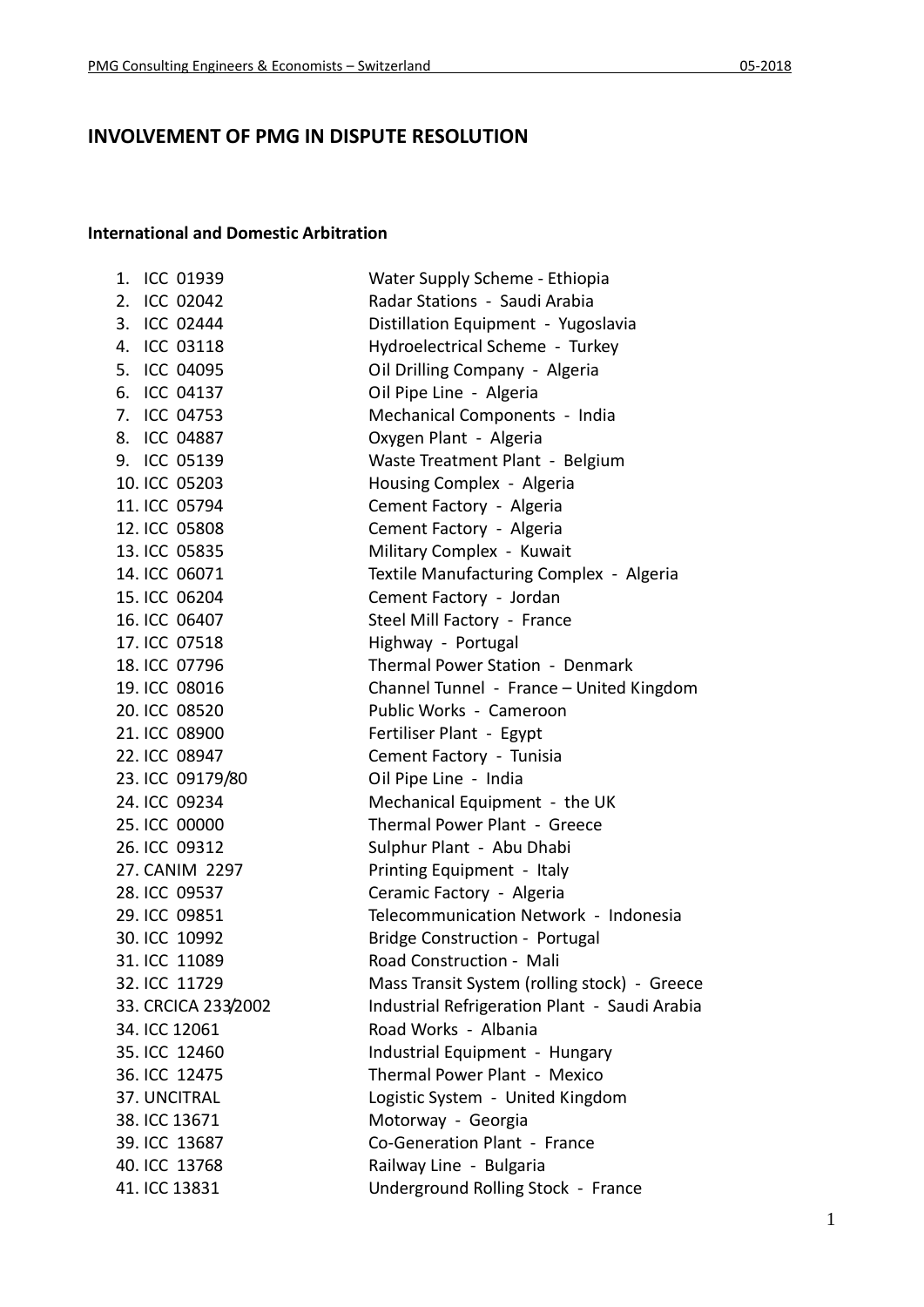| 42. ICC 13920       | Railway Line - Bulgaria                       |
|---------------------|-----------------------------------------------|
| 43. ICC 00000       | Pumping Station - Algeria                     |
| 44. ICC 14422       | Bridge - Cameroun                             |
| 45. ICC 14573       | Road - Madagascar                             |
| 46. ICC 15177       | Oil Pipeline - Turkey                         |
| 47. WKÖ 5028        | Shopping Centre - Czech Republic              |
| 48. LCIA 71004      | Offshore Drilling Equipment - Ivory Coast     |
| 49. ICC TE56        | Shipyard and Fish Industry - Morocco          |
| <b>50. ICC TE75</b> | Consumer Goods Factory - Algeria              |
| <b>51. ICC TE87</b> | Milk Factory - Morocco                        |
| 52. ICC TE103       | Mass Transit System - Greece                  |
| 53. Ad hoc Arb.     | Highway - Greece                              |
| 54. Ad hoc Arb.     | Building - Switzerland                        |
| 55. Ad hoc Arb.     | Desalination Plant - UAE                      |
| 56. Ad hoc Arb.     | Tunnel - Switzerland                          |
| 57. Ad hoc Arb.     | Paper Mill - France                           |
| 58. Ad hoc Arb.     | Hotel - Switzerland                           |
| 59. Ad hoc Arb.     | Shopping Centre - Portugal                    |
| 60. Ad hoc Arb.     | Shopping Centre - Portugal                    |
| 61. Ad hoc Arb.     | Housing - Switzerland                         |
| 62. Ad hoc Arb.     | Rail Power Systems - Italy                    |
| 63. ICC 15820       | Private Resort - Eritrea                      |
| 64. ICC 16234       | Industrial Plant - Turkey                     |
| 65. ICC 16823       | Rockwool Production Plant - Kazakhstan        |
| 66. ICC 17249       | Commercial Centre - Turkey                    |
| 67. ICC EXP/358     | Power and Desalination Plant - Algeria        |
| 68. ICC 19888       | Motorway - Romania                            |
| 69. ICC 19991       | Oil & Gas Industry, Security System - Algeria |
| 70. ICC 20553       | Wind Mills Farm - Romania                     |
| 71. ICC 20841       | Motorway - Romania                            |
| 72. CAM 13712       | Gas Power Plant - Italy                       |
| 73. CCIR 133/2015   | Motorway - Romania                            |
| 74. Ad hoc Arb.     | Chemical Plant, Decontamination - Switzerland |
| 75. ICSID Arb.      | Tunnel - Slovenia                             |
| 76. UNCITRAL        | Airport and Housing Development - Romania     |
| 77. MKI Arb.        | <b>Underground Rolling Stock - Hungary</b>    |
| 78. ICC EXP/338     | <b>Gas Pressurization Plant - France</b>      |
| 79. Ad hoc Arb      | Desalinization Plant - Oman                   |
| 80. ICC 20860       | National Road - Romania                       |
| 81. ICC EXP/531     | Gas Pressurization Plant - France             |
| 82. Ad hoc Arb      | Tunnel - Chile                                |
| 83. ICC 20811/ZF    | New Airport - Qatar                           |

## **Litigation**

| 1. CC 45/89 | Chemical Factory - Switzerland |
|-------------|--------------------------------|
| 2. CC 8012  | Hospital - Switzerland         |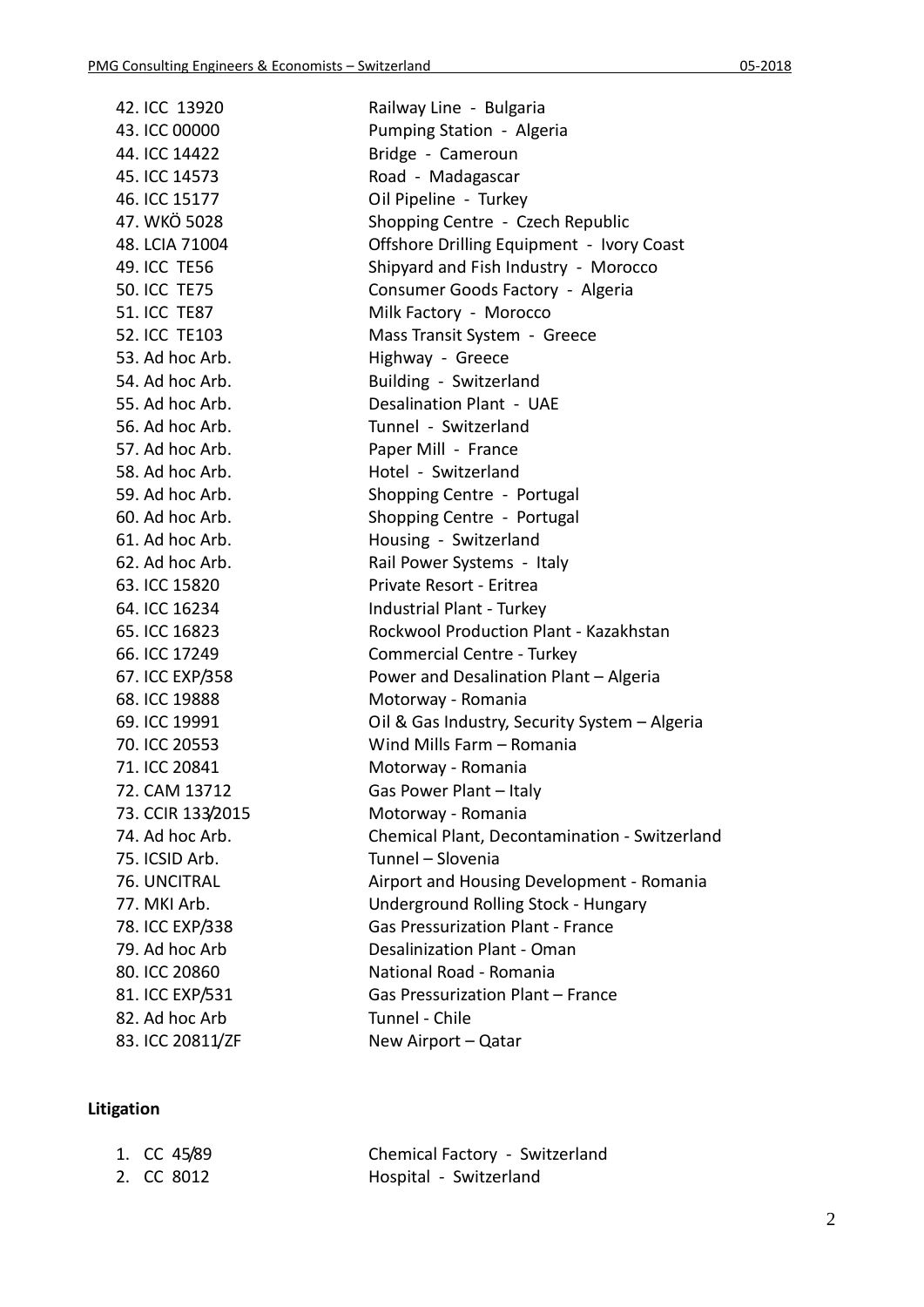| Graphite By-products Plant - Porto-Rico                 |
|---------------------------------------------------------|
|                                                         |
| Channel Tunnel - France/Great Britain                   |
|                                                         |
| European Union Building Brussels - Belgium              |
| European Parliament Strasbourg - France                 |
| Administrative Building - Switzerland                   |
| Hydroelectrical Scheme - Switzerland                    |
|                                                         |
|                                                         |
|                                                         |
|                                                         |
| Tunnel and Underground Junction - Slovenia              |
| Headquarters and Research Centre - Switzerland          |
|                                                         |
| Appraisal of fees / Expertise Proceedings - Switzerland |
|                                                         |
| Hydro-pneumatic System - Switzerland                    |
|                                                         |
|                                                         |
| Administrative Buildings - Switzerland                  |
|                                                         |
| Steel Structure Stadium - Switzerland                   |
|                                                         |
| Industrial Building - Switzerland                       |

## **Dispute Board / Mediation / ADR**

| 1. MED 1977   | Industrial Building - Switzerland                   |
|---------------|-----------------------------------------------------|
| 2. MED 1982   | Uranium Production Equipment - Europe               |
| 3. MED 1983   | Foundry - Hungary                                   |
| 4. MED 1983   | Hotel Complex - Egypt                               |
| 5. MED 1986   | Printing Equipment - Thailand                       |
| 6. MED 1986   | Chemical Plant - Turkey                             |
| 7. DRB 1994   | Tunnels - Lesotho                                   |
| 8. MED 1994   | Airport - Cameroon                                  |
| 9. MED 1994   | Railway Structures (TGV) - France                   |
| 10. DRB 1995  | Bridge - Portugal                                   |
| 11. DRB 1997  | Dam and Tunnels - China (Xiaolangdi)                |
| 12. MED 1997  | Electro-mechanical Works - France/UK                |
| 13. DRB 1998  | Power Plant - Pakistan                              |
| 14. MED 1998  | Shopping Centre - Portugal                          |
| 15. MED 1999  | Sewage Treatment Plants - Tunisia                   |
| 16. ICC 09132 | Pilot Steam Dryer Unit - France                     |
| 17. MED 1999  | Shopping Centre - Abu Dhabi                         |
| 18. DRB 2000  | Hydro-electrical Scheme (dam and tunnel) - Ethiopia |
| 19. DRB 2000  | Dams and Tunnels - Lesotho                          |
| 20. DRB 2000  | Tunnels - Italy                                     |